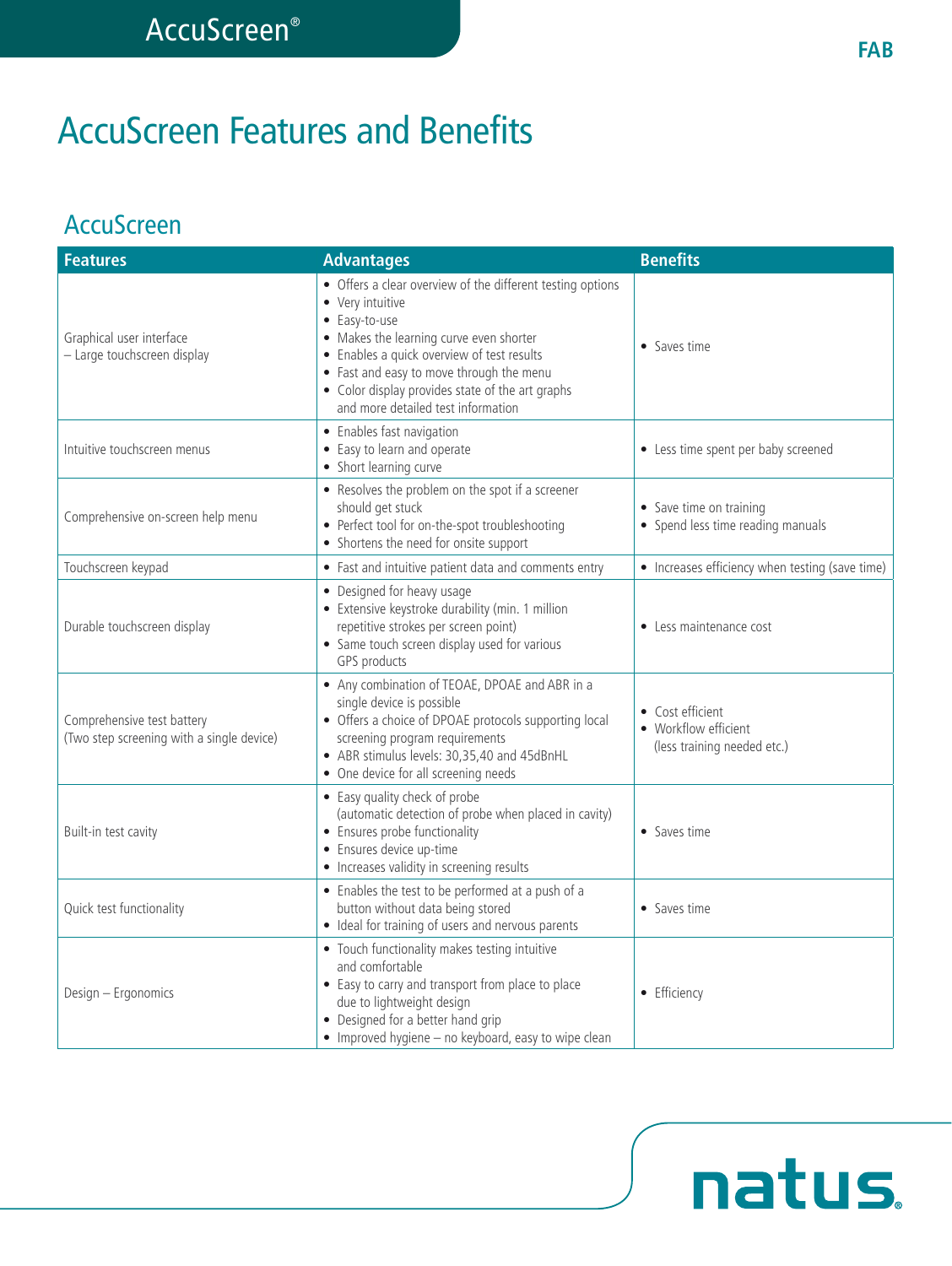# AccuScreen Features and Benefits

### Probes and accessories

| <b>Features</b>          | <b>Advantages</b>                                                                                                  | <b>Benefits</b>                    |
|--------------------------|--------------------------------------------------------------------------------------------------------------------|------------------------------------|
| Angled probe             | • Secure easy and stable fit in ear canal<br>• Makes testing of babies in baby carriages and<br>car seats possible | • Saves time                       |
| New and bigger probe tip | • Is easier to handle and doesn't require an acoustic filter<br>• Cannot be mounted incorrectly<br>• Easy handling | • Saves money (no acoustic filter) |

### Cables and accessories

| <b>Features</b>                                                | <b>Advantages</b>                                                                                                                                                                                                                  | <b>Benefits</b>                                      |
|----------------------------------------------------------------|------------------------------------------------------------------------------------------------------------------------------------------------------------------------------------------------------------------------------------|------------------------------------------------------|
| ABR screening with choice of probe or ear<br>couplers/ear hugs | • Ear couplers/ear hugs are advantageous for restless<br><b>babies</b><br>• Choice of screening with ear couplers/ear hugs or<br>probe<br>• Decreased screening time possible when using ear<br>couplers/ear hugs instead of probe | • Cost efficient<br>• Saves time/increase deficiency |
| Simultaneous ABR testing                                       | • Minimizes handling the baby during screening                                                                                                                                                                                     | • Saves time                                         |
| ABR tester                                                     | • Easy quality check of electrode cable and ear<br>coupler cable<br>• Ensures that the AccuScreen cables are<br>working properly<br>• Ensures device up-time<br>• Increases validity in screening results                          | • Saves time                                         |
| New connectors on cables                                       | • Lightweight connectors are very easy to<br>mount/demount                                                                                                                                                                         | • Saves time                                         |

### AccuScreen multipurpose docking station

| <b>Features</b> | <b>Advantages</b>                                                                                                                                                                                                                                                                                                                                                                                                                                                                                                | <b>Benefits</b>                                      |
|-----------------|------------------------------------------------------------------------------------------------------------------------------------------------------------------------------------------------------------------------------------------------------------------------------------------------------------------------------------------------------------------------------------------------------------------------------------------------------------------------------------------------------------------|------------------------------------------------------|
| Docking station | • Direct charging of battery when docked<br>• "Organizes" connection to external hardware:<br>PC and label printer<br>• Eliminates loose cables<br>• Small footprint at the screening facility<br>• Simple to upload patient lists to the device<br>• Simple to download patient data, including test<br>results, comments and risk factors<br>• Simple to transfer device settings defined in<br>the AccuLink software to multiple devices<br>• No need for removing the battery when charging<br>• Saves space | • Saves time<br>• Convenient<br>• Efficient workflow |